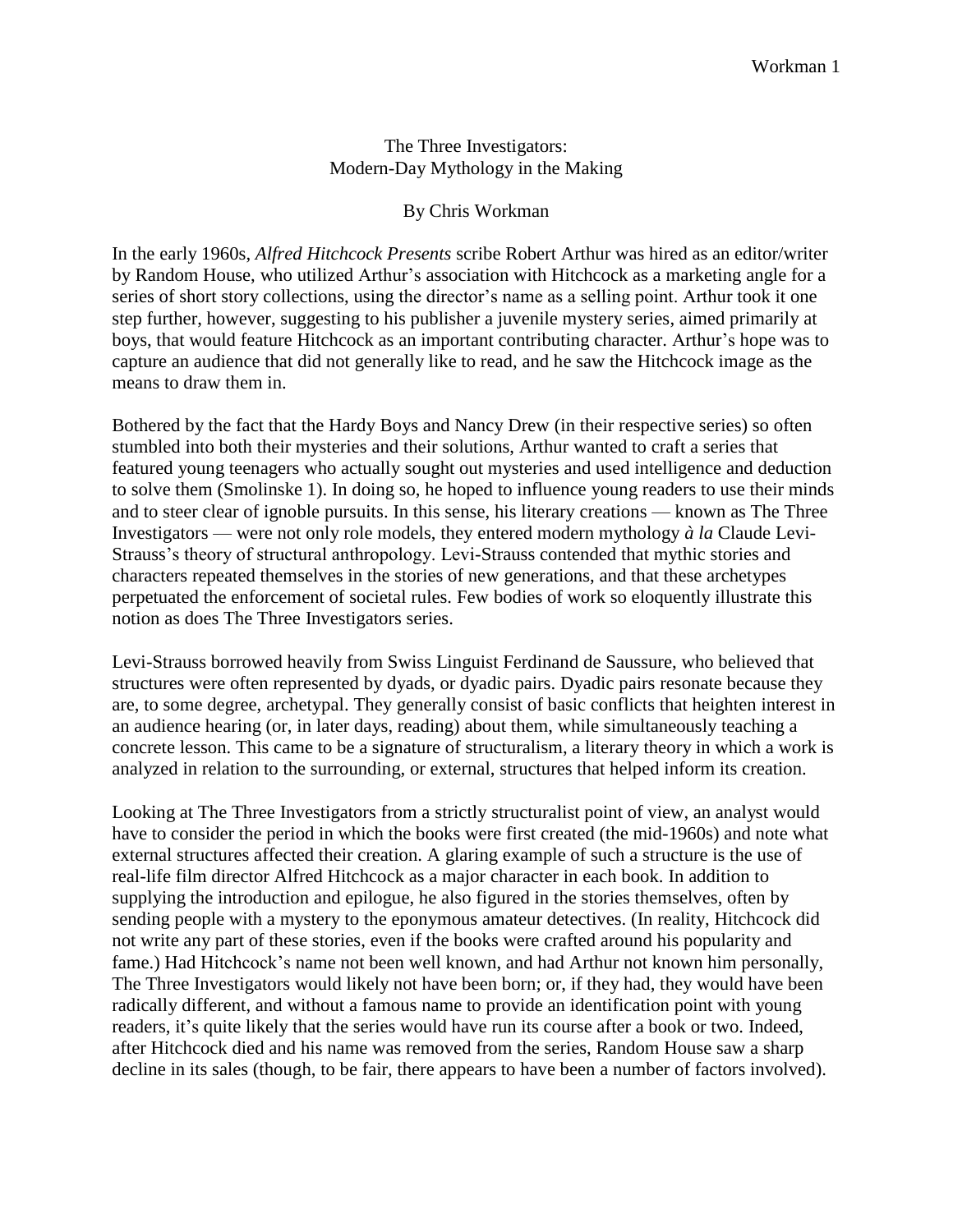One must also bear in mind that The Three Investigators were deliberately representative of a whole subgenre (of which Arthur was an unashamed enthusiast) populated by teen and pre-teen sleuths. Thus, *The Mystery of the Stuttering Parrot* is similar in title and nature to *Poppy Ott and the Stuttering Parrot*, *The Mystery of the Whispering Mummy* references *Jerry Todd and the Whispering Mummy*, and *The Secret of Skeleton Island* utilizes the same title as the first Ken Holt mystery. Not coincidentally, both *Poppy Ott and the Stuttering Parrot* and *Jerry Todd and the Whispering Mummy* were written in the 1920s, when Arthur, who was an avid reader, was a teenager. It is also likely that Arthur's series was influenced by the popular mystery novels of Erle Stanley Gardner, which were first published in the 1930s. Each of Gardner's books had an alliterative title beginning with the words *The Case of the* (for example, *The Case of the Caretaker's Cat*, *The Case of the Dangerous Dowager*, and so on). While none of Arthur's book titles began with "*The Case of*," they did often contain alliterations, as in *The Mystery of the Green Ghost*, *The Mystery of the Silver Spider*, and *The Mystery of the Screaming Clock*. (It is worth noting that several much-later Three Investigator books, part of Random House's *Find Your Fate* series, did begin with the words *The Case of the* and contained alliterations, including *The Case of the Dancing Dinosaur*, *The Case of the Savage Statue*, and *The Case of the House of Horrors*.) After Arthur's death, the practice of having titles end in alliterations continued with titles such as *The Secret of the Crooked Cat*, *The Mystery of the Flaming Footprints*, *The Mystery of the Singing Serpent*, *The Mystery of Monster Mountain*, and so on.

Also of note is the fact that Arthur's young adult years saw the release of the film *The Unholy Night*, a 1929 talkie that featured a house supposedly haunted by a green ghost; the fourth book in The Three Investigators series was titled *The Mystery of the Green Ghost*. The 'villain' of *The Secret of Terror Castle* was obviously influenced by Lon Chaney, an actor who had become a household name after starring in several notable horror films during the 1920s. And also popular during the silent era were adaptations of Wilkie Collins's Gothic mystery novel *The Moonstone*, to which *The Mystery of the Fiery Eye* bears some similarity. These examples make it fairly apparent that Arthur proudly wore his influences on his erudite sleeve.

Levi-Strauss advocated the reading of literary tropes with other than a structuralist's eye, however. What made the anthropologist's work in relation to structuralism so revolutionary was that he took this overarching theory and applied it to other signifying systems. In studying the literature of Ancient Greece, for instance, he found certain themes — usually binary oppositions — that repeated themselves: human/animal, male/female, mother/son, life/death, and so on. He came to believe that what one reads in literature or sees in mythology may be affected by larger systems of social conditioning, the roots of which dated back to prehistory. That social conditioning, firmly in place, affected every aspect of humankind, from religion to politics to literature, and was passed down from one generation to the next, often in the stories that were communicated from older generations to younger ones. These stories, then, can be read with this anthropological view in mind.

Thus, when Robert Arthur fashioned The Three Investigators, he may have been unconsciously relying on deep-seated mythological constructs. Arthur established just who these characters were in the introduction to *The Secret of Terror Castle*, the first book in the series, before setting up a series of binary oppositions that are wholly identifiable as prompts for young readers to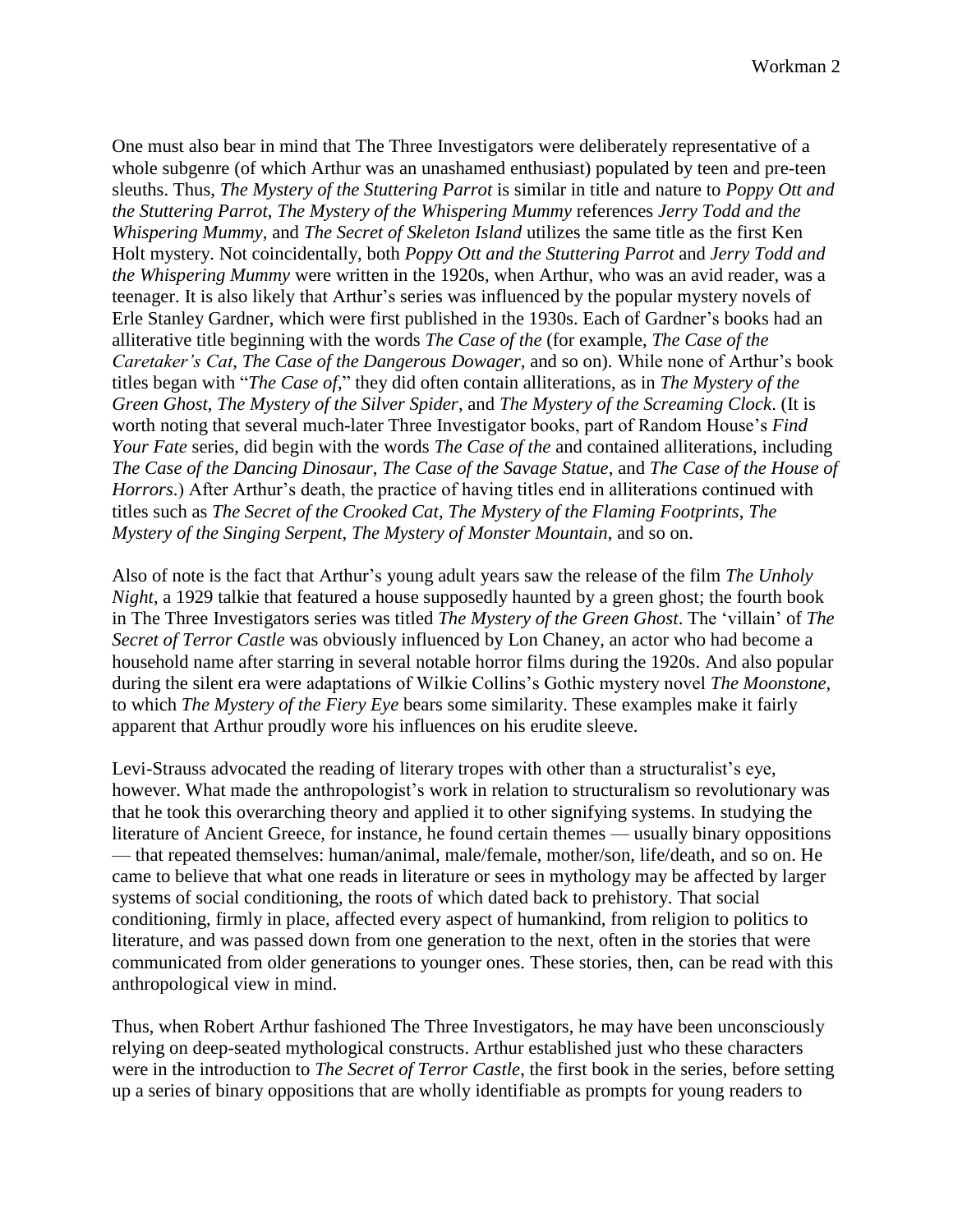engage in appropriate behaviors while exercising their mental abilities. Concerning Jupiter Jones, the leader of the investigative trio and whose given name recalls the preeminent god of Roman mythology, Arthur wrote:

In order to get himself taken seriously, [Jupiter] studied furiously. From the time he could read, he read everything he could get his hands on—science, psychology, criminology, and many other subjects. Having a good memory, he retained much of what he read, so that in school his teachers found it best to avoid getting into arguments with him about questions of fact. They found themselves proved wrong too often. (viii)

In addition, Jupiter is overweight and has a general air of stupidity about his appearance (despite being of high intelligence). Invariably, he uses other peoples' mistaken impressions of him to his advantage, frequently luring criminal suspects to make revelations that they would not make to someone who was obviously bright or sharp-witted.

Arthur likewise drew upon mythic archetypes for the two other boys in the group: "Bob Andrews, who is small but wiry, is something of a scholarly type, although of an adventurous spirit. Pete Crenshaw is quite tall and muscular" (viii). He further established that Pete, though athletic, tended to frighten easily, while the studious Bob worked part-time in the Rocky Beach library; libraries, of course, are associated with intellectual stimulation.

Some theorists might argue that Pete's tendency to show fear does not reflect mythic heroism, but that simplistic view is easily discounted. According to the article "The Concept of the Hero" (which can be found at Harvard University's Web site), "The hero must struggle against the fear of death, in order to achieve the most perfect death." The author, in quoting from *The Iliad* 9.189, then provides a startling example of Achilles struggling over a difficult choice, one that will result in either his immediate death with a reward in the afterlife or the preservation of his earthly existence for a time (with no guarantee of a gratifying hereafter):

My mother tells me that there are two ways in which I may meet my end. If I stay here and fight, I shall lose my safe homecoming but I will have glory that is unwilting: whereas if I go home my glory will die, but it will be a long time before the outcome of death shall take me.

Achilles, it seems, fears his own death, but his heroism lies in his weighing his actions against the possible outcomes and then making the right decision. Therefore, Pete's open willingness to show fear (particularly as it relates to self-preservation) and his decisive overcoming of it reflects, rather than foils, the very idea of Greek, or mythic, heroism.

Concerning Bob Andrews, it should be noted that his transition from a bookworm with glasses in the original series to a heartthrob who wears contacts in the *Crimebusters* series echoes another mythic type, that of the ugly duckling.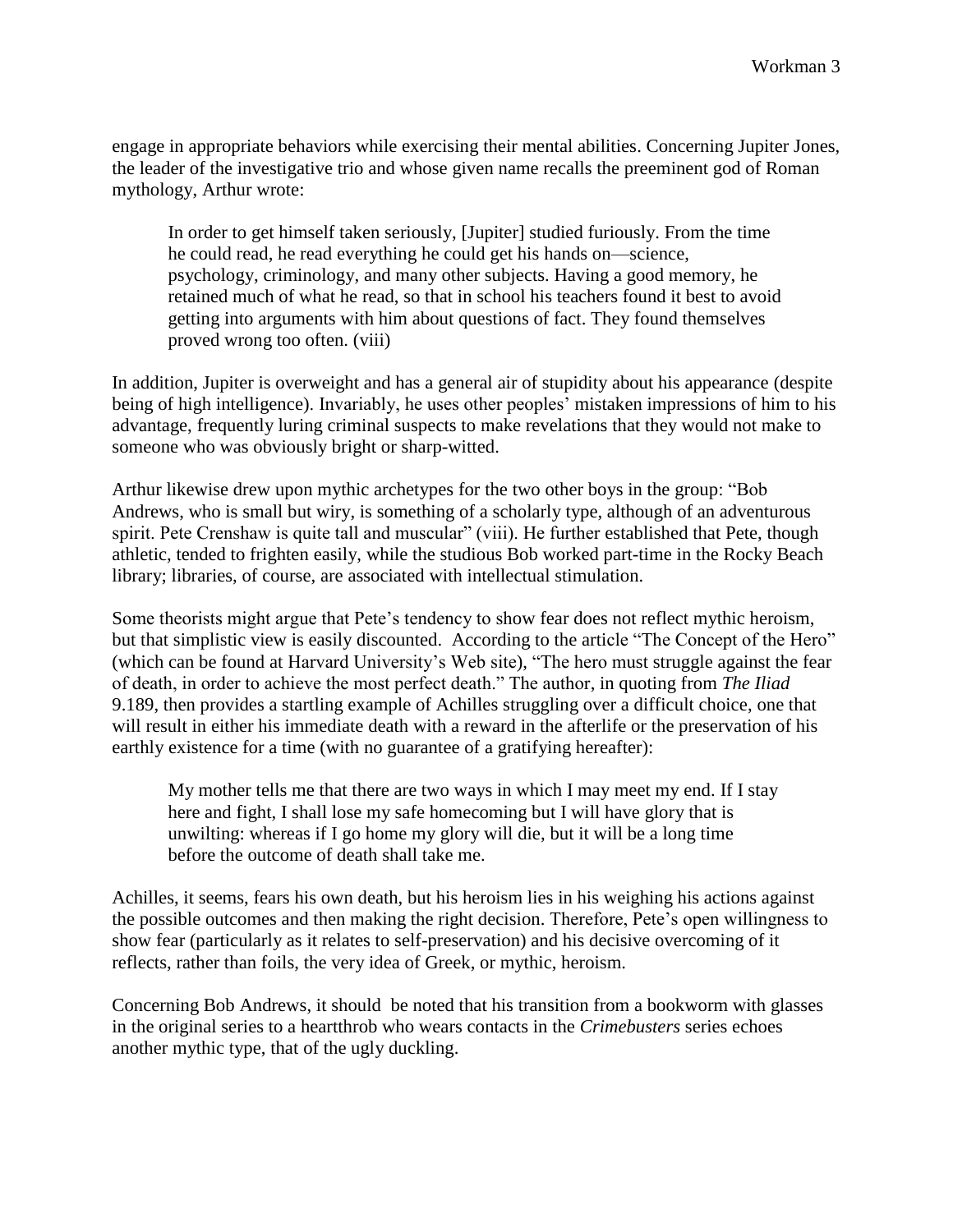A description of the lead characters alone does not provide evidence of the dyadic pairs that Levi-Strauss so strongly believed were essential to instruct children in social rules. Beginning with the second book in The Three Investigator series, *The Mystery of the Stuttering Parrot*, the boys solve various crimes of property, going up against dastardly villains in the process. Therein lies the strongest example of a dyad within the series: heroes/villain(s), or, in even more general terms, good/evil. The boys are the heroes (good); the criminals they catch are the villains (evil). The Investigators exercise intelligent thought and are rewarded by capturing 'the bad guys.' In the process, they generally work within accepted social boundaries and in specific roles.

*The Mystery of the Stuttering Parrot* has the three teenage sleuths set out to find a missing parrot belonging to a friend of Alfred Hitchcock. The boys learn that the parrot was one of seven birds, each named after a classic/historic literary figure (Little Bo-Peep, Shakespeare, Robin Hood, Sherlock Holmes, and so on) and each bearing a message that forms part of a solution to a larger quandary – the whereabouts of a priceless painting stolen by a French art thief named Victor Huganay. Jupiter Jones (hero/good) and Victor Huganay (villain/evil) form an obvious dyadic pair. That they are flip sides of the same coin is illustrated when Huganay tells Jupiter:

This is just a last-minute salutation from one sportsman to another. … You outmaneuvered me… Few people have done that. If you boys ever come to Europe, look me up. I will show you the French underworld and perhaps you may have a chance to try your wits on some mystery there. No hard feelings on my part, if there are none on yours. Agreed? (171)

In fact, upon their next meeting in *The Mystery of the Screaming Clock*, Huganay, recognizing Jupiter's extreme intelligence, attempts in vain to get the boy investigator to join his criminal organization. In the entire American series, Huganay was the only recurring villain. (He twice manages to escape justice, though his minions do not.) As Alfred Hitchcock states about their arrest in the afterward to *Stuttering Parrot*, "[C]rime is a losing proposition" (182). And therein lies the final aspect of Levi-Strauss's proposition concerning the necessity of dyadic pairs repeating themselves in literary (or mythological) structures: they prepare children to integrate into society by instructing them in the ways of right and wrong. (This will be addressed in more detail shortly.)

Of course, the dyad of hero and villain (good and evil) is not the only one The Three Investigators address. There are secondary dyads that also teach important social values. Though Jupiter's parents are dead, he has a very strong relationship with the aunt and uncle with whom he lives, providing the reader with a positive and loving example of a nontraditional family. Likewise, Bob and Pete have very strong relationships with their parents, and, understanding that their parents know best, they always do as their parents instruct them. The result is that the protective dynamic of the traditional family unit and the relationship between parents and children is displayed and enforced.

Also, Jupiter's relationship to the town bully, Skinner Norris, whom he constantly outwits, teaches children that bullying behavior is wrong and will often result in the humiliation of the bully. This may not be entirely realistic, but it does not have to be, given that the point of such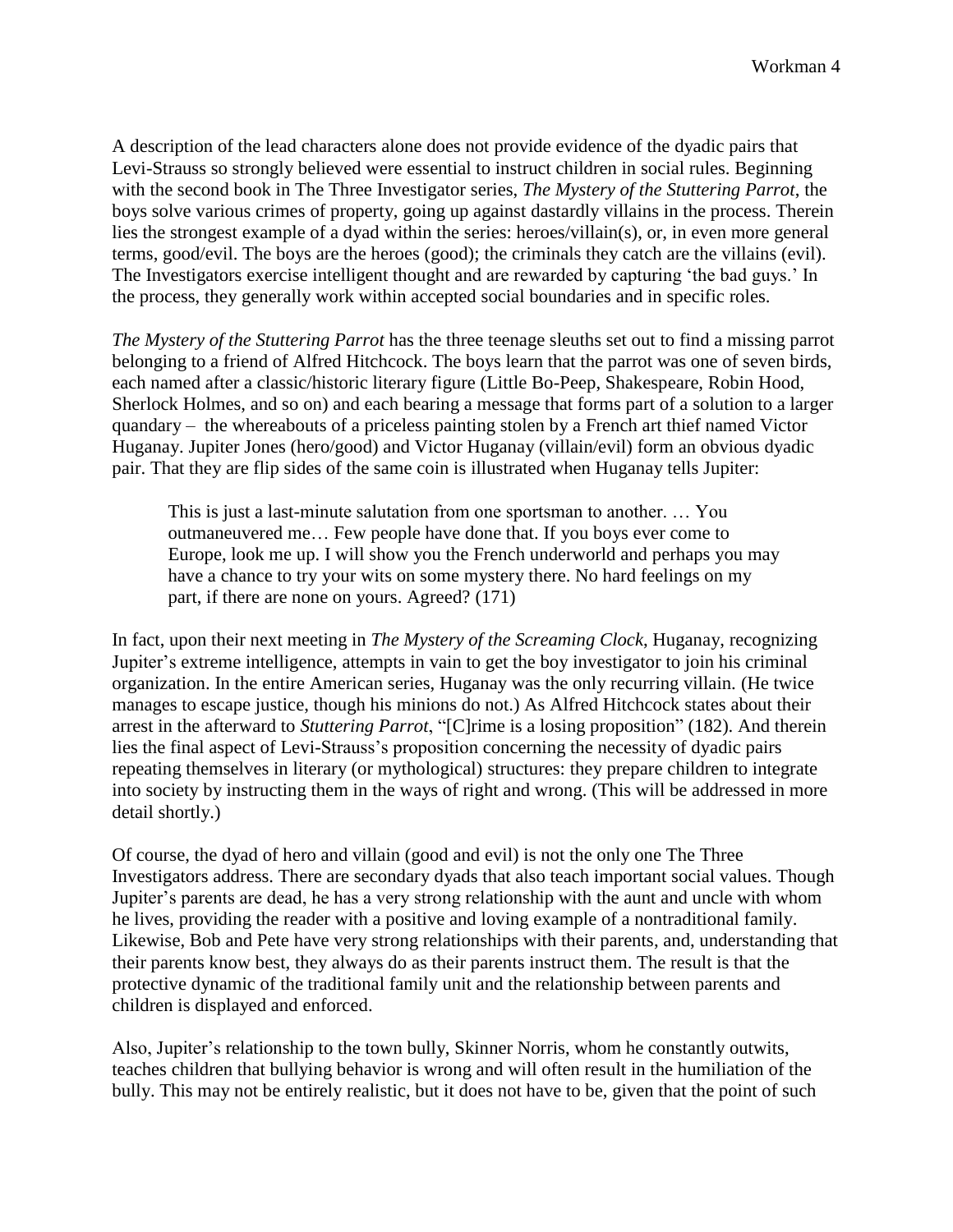pairings is not to present a "real" world, but rather one in which certain behaviors are encouraged while others are discouraged. The result, theoretically, is the eventual creation of a "real" world wherein cultural structures that safeguard both individuals and people as a group are passed from generation to generation.

One problem with Levi-Strauss's theory of structural anthropology is that he assumed his dyads to be true and therefore did not formulate an empirical method of testing them. This in and of itself does not mean that his views are without merit, but his failure to take into account literary exceptions to the binary oppositions he proposed is problematic.

German writer Astrid Vollenbruch's German Three Investigator entry *Black Madonna* illustrates such a limitation. In the book, Jupiter breaks into a suspected criminal's home, hoping to steal evidence that will prove the man guilty. He is duly caught and arrested, and The Three Investigators are forced to disband temporarily until the legal issues are resolved. Vollenbruch herself posted on her Facebook page: "I thought it was about time Jupiter realized that the ends do not justify the means." In an effort to both humanize Jupiter and to make it clear to young readers that heroes cannot act outside the law, Vollenbruch's move was an indirect slap at Levi-Strauss's view of mythological structures, wherein heroes are superhuman beings who can act only within rigid social boundaries that dictate how heroism is defined. According to series enthusiast Toomas Losin:

The concept of book characters 'getting away with it' is an interesting one to ponder, at least in the context of what type of story or series the reader is looking for. It seems that *Black Madonna* must have been inspired, at least in part, by such thoughts. Escapist fantasy demands superhumans (think Übermenschen, not comic book superhumans), which is what [The Three] Investigators are in the American series. It seems to me that making them subject to the same level of law enforcement as a real-life person must change a story from a fantasy into a drama as the illusion of invulnerability is stripped away. (9)

The debate is an interesting one in that it hints at just how deep-seated some literary tropes may be, particularly when they harken to mythological origins. In his 1961 essay "The Raw and the Cooked," published in the collection *Anthropology and Myth*, Levi-Strauss provided the reason he believed that such dyadic pairs repeated themselves throughout history: "[A]ll these myths made use of the same code, constructed from terms which, for all that they are qualitative and intimately associated with concrete experience, are nonetheless conceptual tools allowing the combination or separation of significant properties according to logical rules of compatibility and incompatibility, and in relation to cultural differences between various groups" (41-2). In other words, dyadic pairs resurface for a reason: they help inform and instruct groups how to interact.

For example, a dyadic pair in which a male and a female of a species are set up in opposition and which results in the female being subservient to the male would have been designed to indoctrinate those hearing the tale – most often children but quite possible members of other groups with differing belief systems – with a strict societal structure in which men were to be viewed as leaders in the group and women as followers. This reflects the common structure of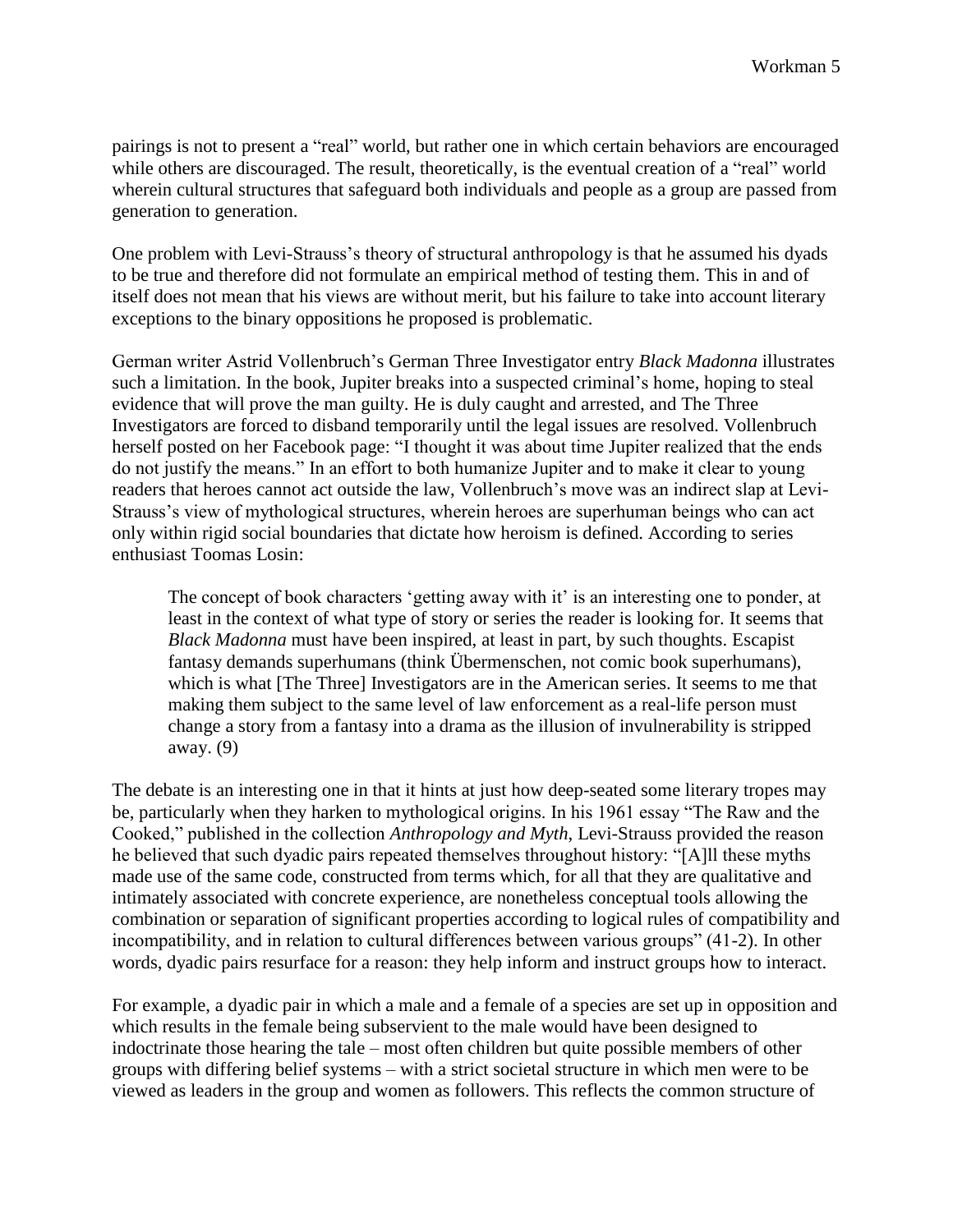prehistoric societies, usually small clans of closely related families in which men put their lives in danger to bring home sustenance for the group while women fostered the young of the species. (Indeed, this structure can also be found in many primate and non-primate mammalian groups and perhaps even in some dinosaurian groups. Of course, it should also be noted that, in some rare cases, the roles were reversed, with females of the species providing food and males fostering the young.)

Vollenbruch's depiction of Jupiter's arrest touched a nerve with the series' fans: "I got mixed reactions from the 'consequences' stuff — some readers liked it, some hated it." That some people hated it may indicate just how deeply ingrained in us these mythic structures are. When they are tampered with, the result is often a negative emotional reaction from many readers, who feel a loss of empowerment at having their worldview deconstructed.

The Three Investigators mystery series lasted for fifty-nine books in the United States, with new entries being published virtually every year from 1964 until 1990. (The only years in which no new books were published were 1980, when Alfred Hitchcock died, throwing the series into a temporary limbo, and 1988, when the original series came to an end.) After an attempt at reworking the series, rebranded *The Three Investigators: Crimebusters*, resulted in disappointing sales, however, the entire series was terminated in the United States, though new entries continue to be published in Germany at an approximate rate of three to six per year.

The American series was at its most popular in the 1970s, and during that heyday it actually rivaled The Hardy Boys in terms of sales. After its departure, it was replaced by other series that taught similar life lessons, though in increasingly more realistic terms. Although set in a fantasy world remote from our own, J.K. Rowling's Harry Potter series crafted one of the most famous dyadic pairs in literary history, Harry Potter (hero/good/life) against Lord Voldemort (villain/evil/death). In the end, the villain lost and died while the hero won and lived. In popular storytelling, there can be no greater punishment than death and no greater reward than life.

As Levi-Strauss states in *Structural Anthropology*, "[W]e define myth as consisting of all its versions; or to put it otherwise, a myth remains the same as long as it is felt as such" (217). The key point is not the specifics of a story, but rather the emotional impact it leaves behind. Ultimately, it does not matter whether the hero is hyper-intelligent boy detective Jupiter Jones or magical boy wizard Harry Potter, or whether the villain is French art thief Victor Huganay or sinister black magician Lord Voldemort. What matters is that the hero be heroic, that he or she work within rather than flout cultural standards, and that the villain who threatens such cultural standards be punished. And it is this dyadic pair to which The Three Investigators mystery series, in book after book, not only conforms (as defined by the paradigms established by Levi-Strauss's theory of structural anthropology), but conforms so well that it rises to the level of mythology.

Annotated Bibliography

Frame Text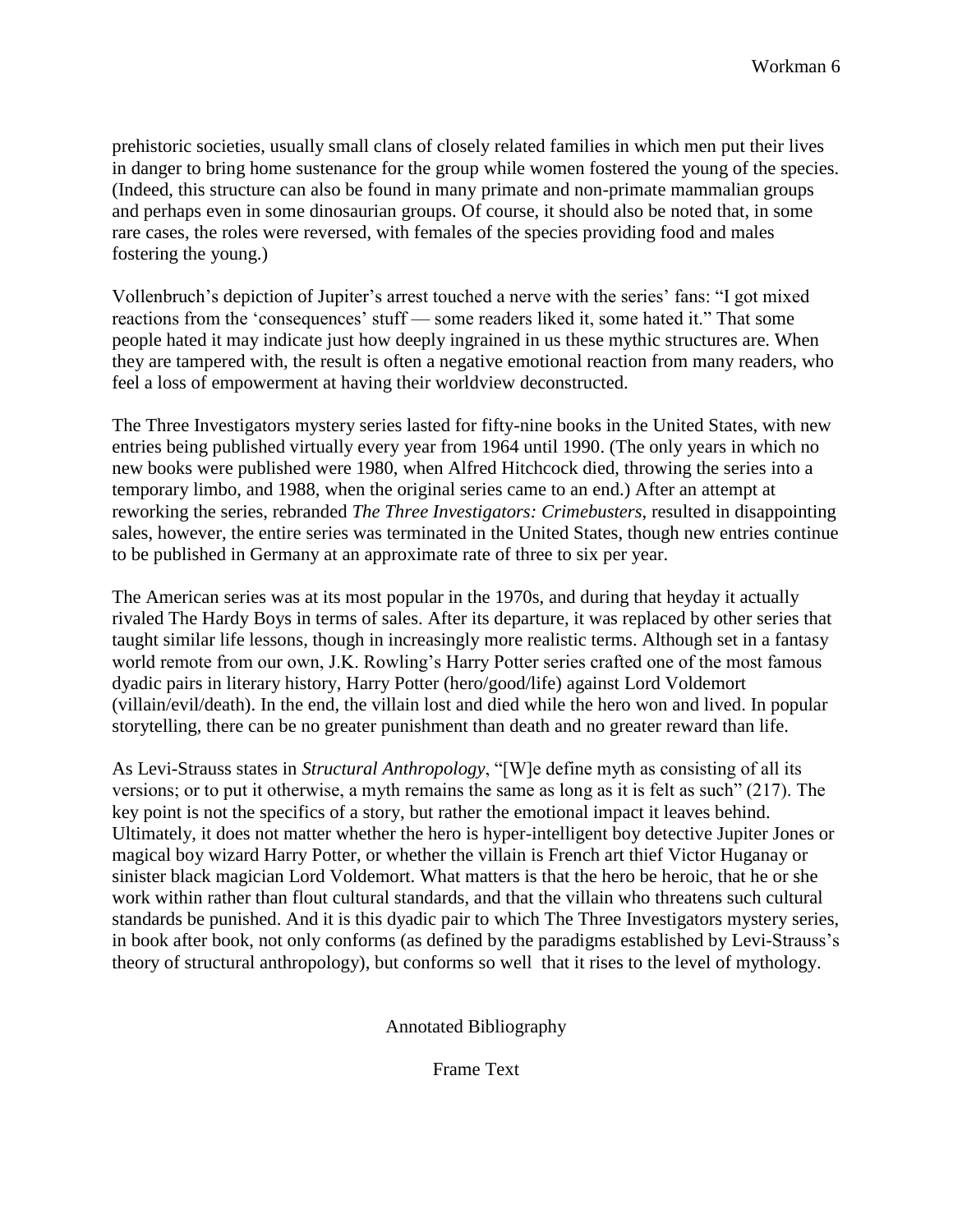- "The Concept of the Hero." *At Home*. Harvard University. 15 Dec. 2011. Web. This site gives an excellent, if brief, description of just what constitutes a mythological hero.
- Levi-Strauss, Claude. *Anthropology & Myth: Lectures 1951-1982*. Trans. Roy Willis. Oxford: Basil Blackwell, 1987. Print. I used this collection of essays to provide greater context for Levi-Strauss's ideas on structuralism and anthropology and how the two join together in mythology.
- Levi-Strauss, Claude. *Myth and Meaning*. New York: Shocken Books, 1979. Print. This collection of essays focuses entirely on Levi-Strauss's study of various mythologies and thus provided the material I needed to understand structuralism in relation to both linguistics and anthropology.
- Levi-Strauss, Claude. *Structural Anthropology*. Trans. Claire Jacobson. New York: Basic Books, 1963. Print.

This is the primary book I used in understanding just how Levi-Strauss applied a literary theory to anthropology, then reversed engineered his new theory back to literature.

Losin, Toomas. "Re: The Three Investigators." *AVManiacs.* Edwin Samuelson, 18 Nov. 2011. Web.

Unfortunately, there are currently no serious critiques written about The Three Investigators. As a result, I have consulted the known Web sites and message boards dealing with the subject to find appropriate academic criticisms of the series. (Since the writing of this essay, Ian Regan has pointed me to one interesting and well-written criticism.)

Smolinske, Seth T. "Help Save The Three Investigators!" *The Three Investigators U.S. Editions Collector Site.* 15 Dec. 2011. Web.

Smolinske's site is, bar none, the greatest site out there (at least, in the English language) for information on The Three Investigators series and includes information about the individual books and stories, various editions, their authors, their artists, and so forth. In doing so, it also provides a great deal of evidence for a structural critique of the series!

Vollenbruch, Astrid. Facebook. *Facebook*, 16 August, 2011. Web.

Astrid Vollenbruch is one of the German writers of the series whose work so well replicates the original American series. As such, her divergence in having Jupiter arrested for burglary, and her subsequent discussion of it here, was an interesting conceptual change of pace and well worth documenting.

Literary Text Being Analyzed

Arthur, Robert. *The Secret of Terror Castle*. New York: Random House, 1964. Print. The first book in the series, I used this as a reference to help define just who the lead characters are, as well as to define secondary dyadic pairs.